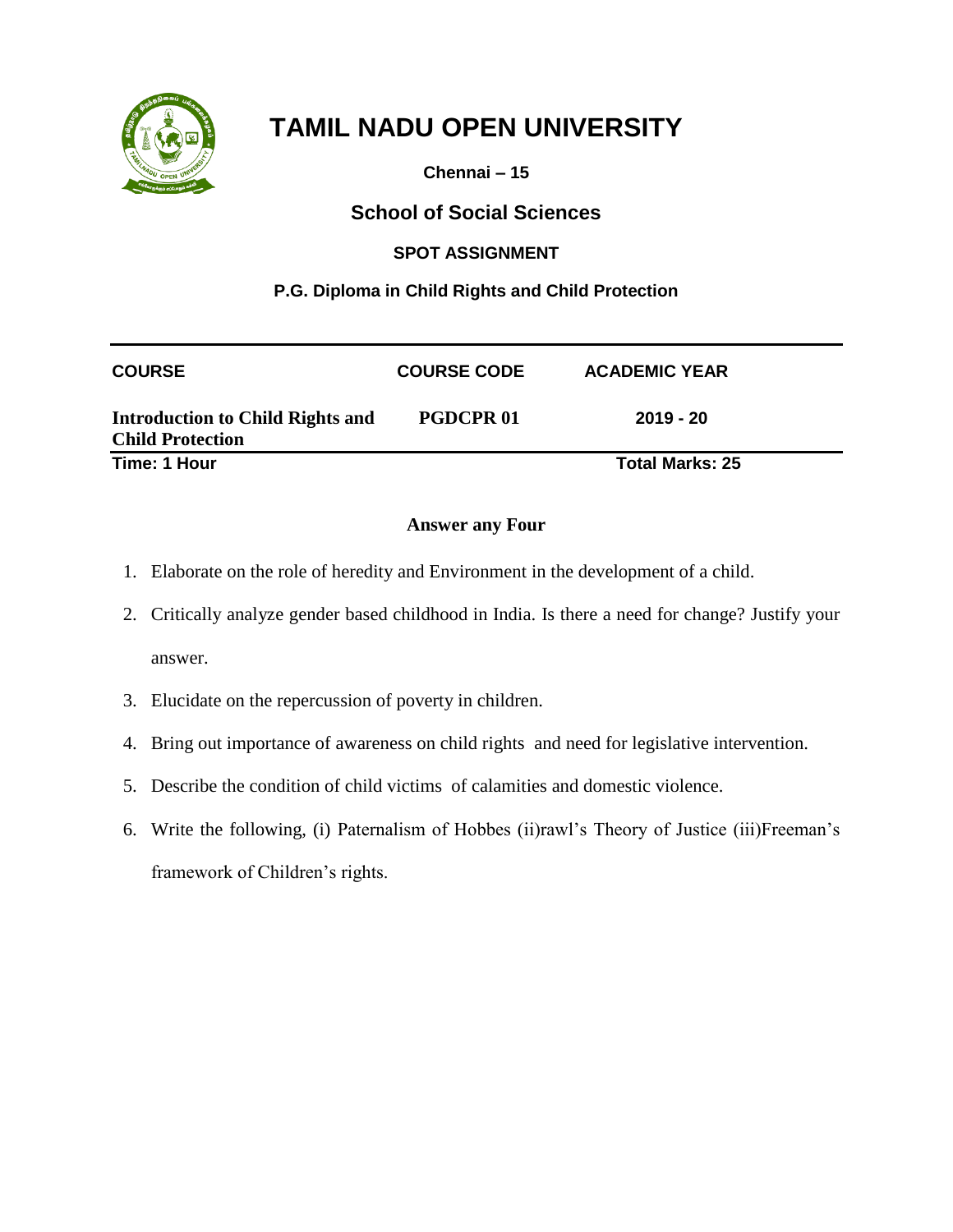

**Chennai – 15**

## **School of Social Sciences**

### **SPOT ASSIGNMENT**

### **P.G. Diploma in Child Rights and Child Protection**

| <b>COURSE</b>              | <b>COURSE CODE</b> | <b>ACADEMIC YEAR</b>   |  |
|----------------------------|--------------------|------------------------|--|
| <b>Indian Child Rights</b> | <b>PGDCPR02</b>    | $2019 - 20$            |  |
| Time: 1 Hour               |                    | <b>Total Marks: 25</b> |  |

- 1. Write the important aspect of Right of children to free and compulsory education, 2009 and analyze its implications.
- 2. Critically analyze Child Labor (Prohibition and Regulation) Act,1986.
- 3. Write about the laws protecting juveniles and the present status of juvenile homes in India.
- 4. Write the importance of The prenatal Diagnostic Techniques (Regulation and Prevention of Misuse) Act,1994.
- 5. What are the safetyand welfare measures to be adopted by Factories In India.
- **6.** Evaluate the legislations in India for the welfare of children, based on the present condition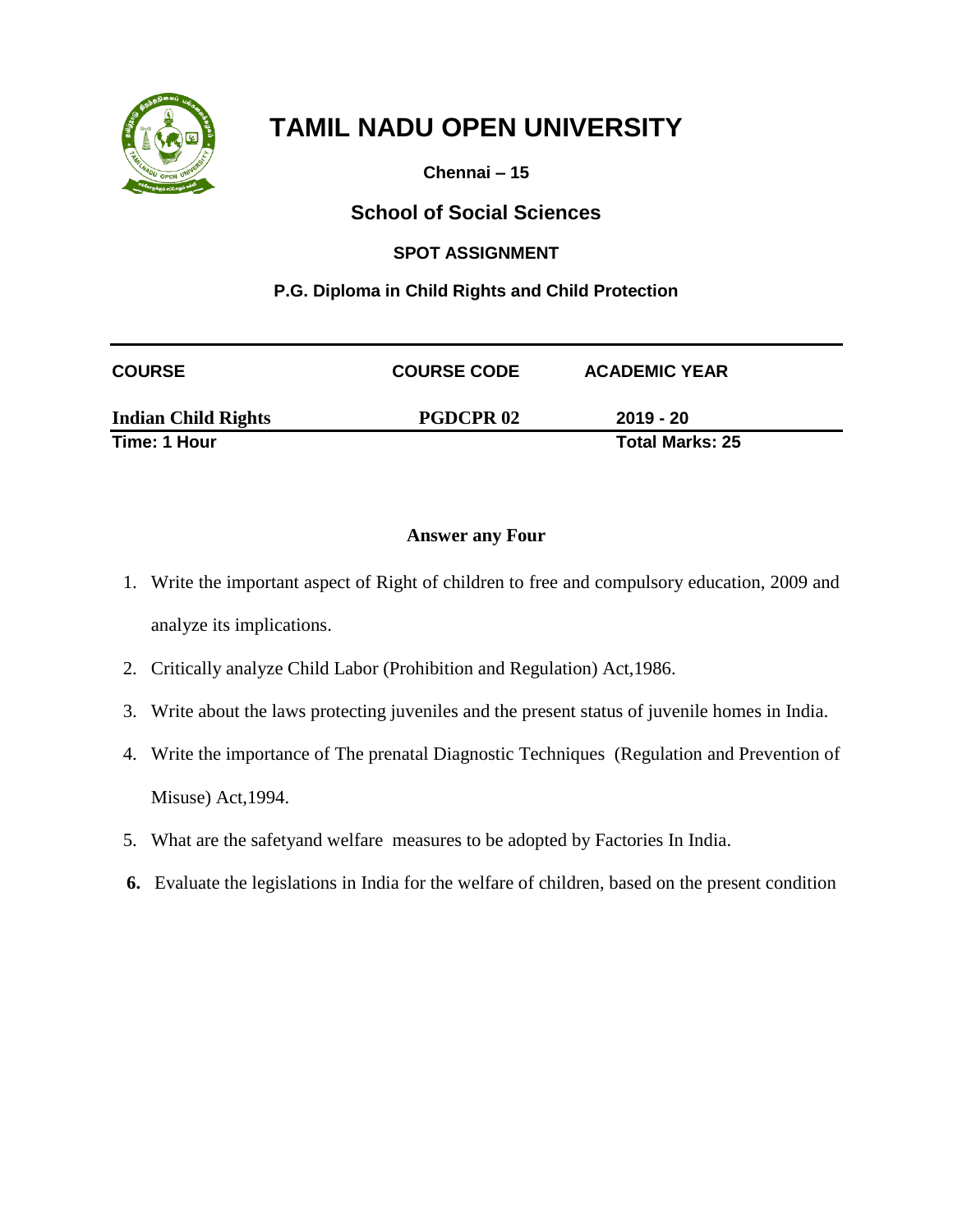

**Chennai – 15**

## **School of Social Sciences**

#### **SPOT ASSIGNMENT**

### **P.G. Diploma in Child Rights and Child Protection**

| <b>COURSE</b>                                                                         | <b>COURSE CODE</b> | <b>ACADEMIC YEAR</b>   |  |
|---------------------------------------------------------------------------------------|--------------------|------------------------|--|
| <b>International Conventions on Child Rights PGDCPR 03</b><br><b>Child Protection</b> |                    | 2019 - 20              |  |
| Time: 1 Hour                                                                          |                    | <b>Total Marks: 25</b> |  |

- 1. Elaborate on the protocol to prevent , suppress and punish trafficking of children
- 2. Write in detail about the worst form of Hazards faced by children at work.
- 3. Write about the laws protecting children from prostitution.
- 4. Write the salient features of UNCRC's household economic security.
- 5. Analyze the achievement of millennium development goals in Indian context.
- 6. Elaborate on United Nation's Convention on the Rights of Child 1989,
- 7. Describe the physical and psychological Trauma experienced by the child victims of various crimes.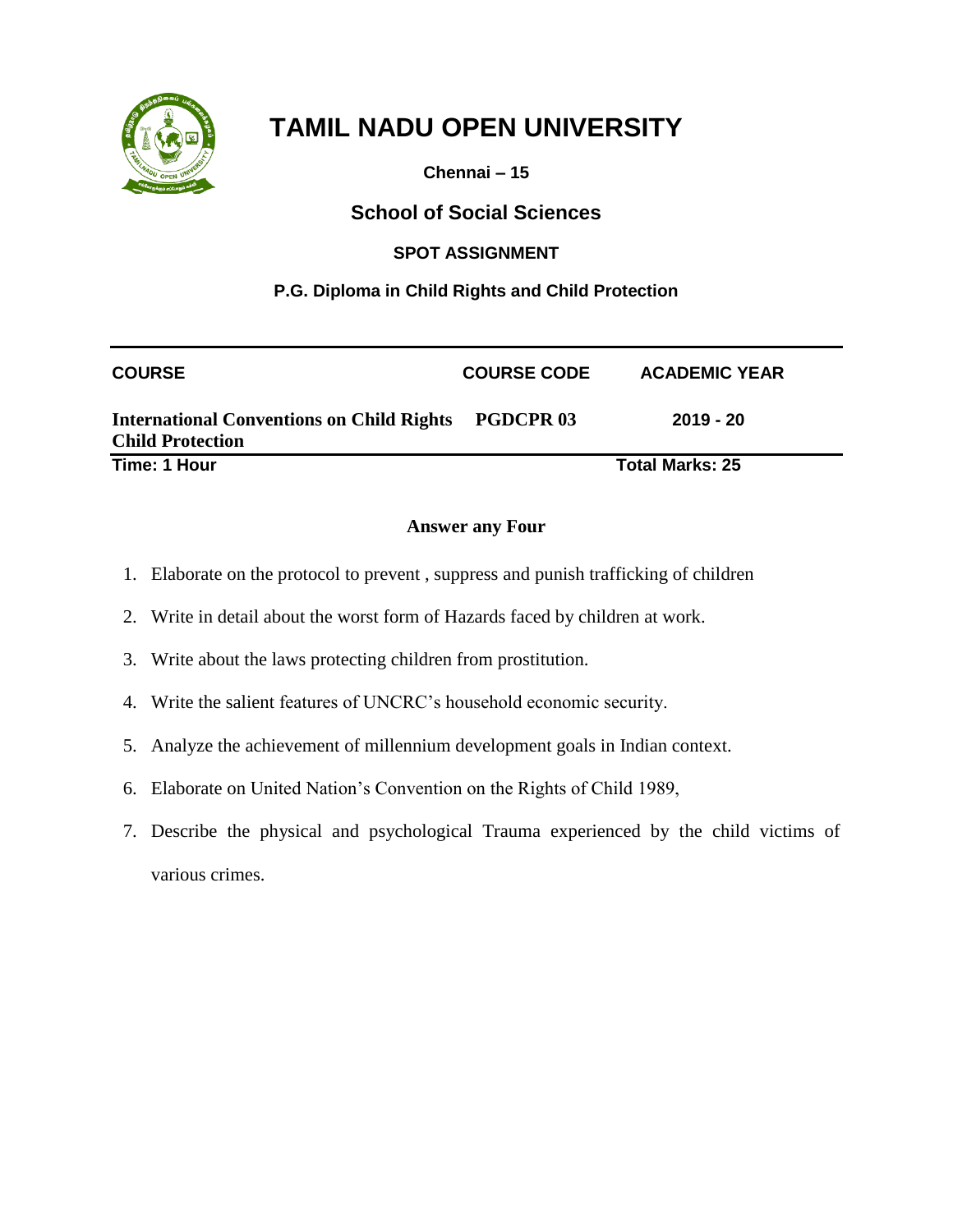

**Chennai – 15**

## **School of Social Sciences**

### **SPOT ASSIGNMENT**

### **P.G. Diploma in Child Rights and Child Protection**

| <b>COURSE</b>                       | <b>COURSE CODE</b> | <b>ACADEMIC YEAR</b>   |
|-------------------------------------|--------------------|------------------------|
| <b>Child Welfare and Protection</b> | <b>PGDCPR04</b>    | $2019 - 20$            |
| Time: 1 Hour                        |                    | <b>Total Marks: 25</b> |

- 1. Elaborate on National commission for Protection of Child Rights (NCPCR)
- 2. Describe the role of ICDS in child development..
- 3. Elucidate on any two international mechanisms for the welfare of children
- 4. Bring out importance of national policies on child labour and Education
- 5. Elaborate on International Juvenile justice Observatory.
- 6. Give a detailed note on the role of various stake holders in child development.